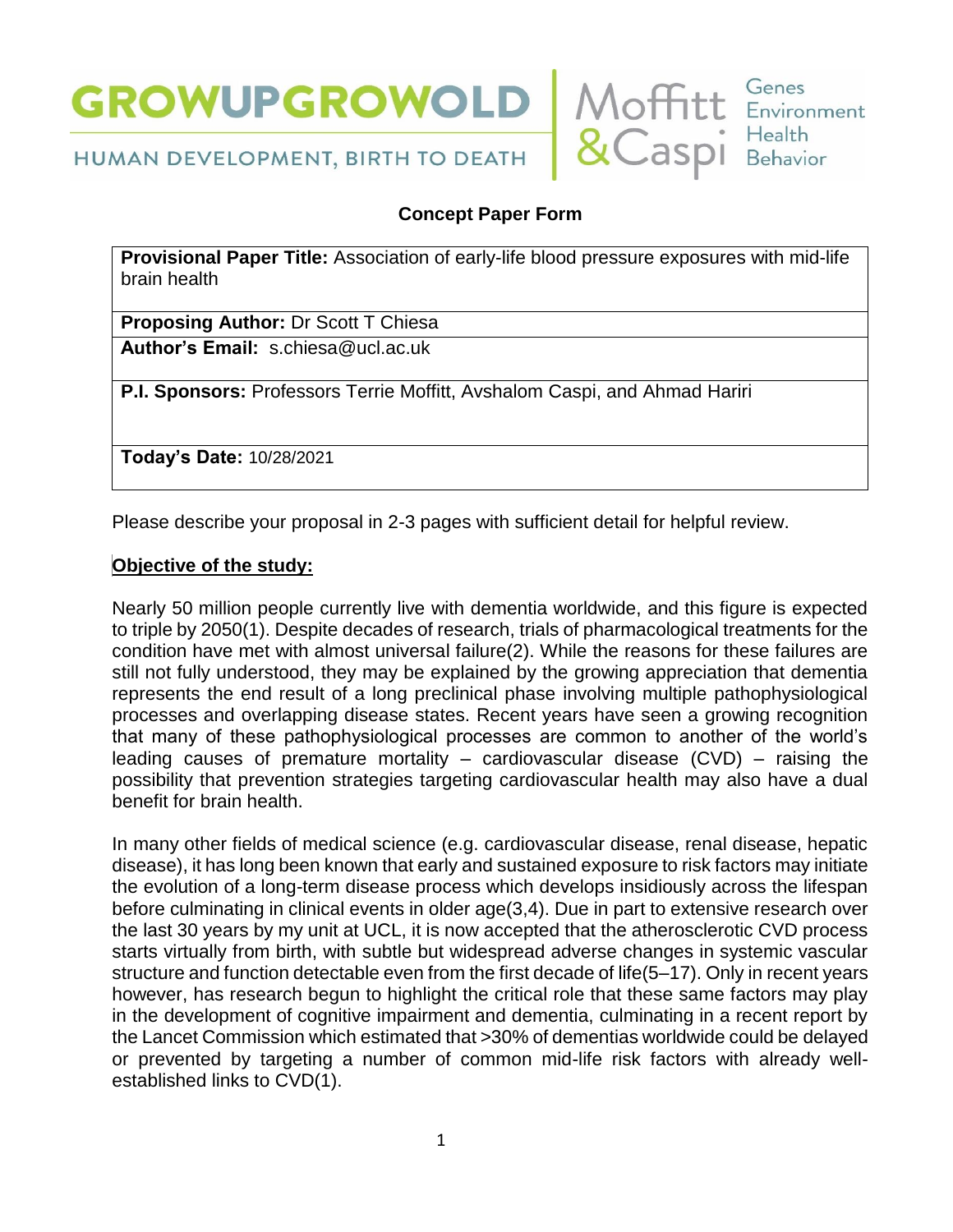Curiously, very little attention within the scientific literature has been paid to the potential effect that CVD risk factor exposures in the first 50 years of life have on brain health prior to mid-life, or the subsequent impact that these early subclinical changes may have on later dementia risk. While a limited number of studies in recent years have begun to address this question in various young adult cohorts such as the Cardiovascular Risk in Young Finns (YFS) or Coronary Artery Risk Development in Young Adults (CARDIA) studies(18–22), no study to date has been able to investigate these relationships in a longitudinal birth cohort containing both lifetime exposures to risk factors from childhood and – critically – data on early childhood cognitive function which may confound findings due to neuroselection.

Elevated blood pressure is one of the world's leading causes of CVD, has repeatedly been shown to be a robust mid-life predictor of future dementia, and has previously been demonstrated in this cohort to diverge during adolescence and track across young adulthood. This study therefore aims to investigate potential associations between cumulative exposure to blood pressure over the early decades of life and neuroimaging and cognitive outcomes in mid-life. We hypothesise that increased exposure to high blood pressure over the first 40- 50 years of life will result in adverse subclinical changes in brain health which may increase risk of dementia, and that these associations will remain once the potential confounding effect of childhood cognitive function has been considered.

#### **Data analysis methods:**

All data analysis will be carried out in the Department of Psychology and Neuroscience at Duke University. Both continuous and categorical blood pressure measures will be used as potential exposures in statistical analyses. For continuous data, individual intercepts and slopes from repeated blood pressure measures will be calculated for each participant using mixed linear models, with trapezoidal integration then used to provide a continuous measure of exposure represented by the area under the curve for each participant. Trajectories of lifetime blood pressure exposure will also be tested as categorical variables using data derived from a previous publication in this cohort (Theodore et al 2015 Hypertension). Multiple linear regression will be used to test for associations between each of these exposures and a range of neuroimaging and cognitive outcomes. Firstly, a BrainAGE metric derived from previous work within this cohort will be used as a marker of overall brain health. In the event that significant associations are found with this novel biomarker, secondary analyses of more specific structural changes measured using MRI (e.g. white matter integrity, WMHs, etc) will be conducted to further explore these relationships. For cognitive outcomes, both continuous and categorical exposures will be tested against adult IQ measured at age 45. Four models will be created for each exposure: Model 1=unadjusted; Model 2=model 1 + adjustments for age and sex; Model 3=model 2 + adjustments for BMI and current blood pressure; and Model 4=model 3 + adjustments for education level and socioeconomic status. In order to test for a potential confounding effect of childhood IQ levels (i.e. neuroselection), two further approaches will be used. Firstly, additional models containing childhood IQ (average of three measures  $\sim$  age 10) will be created to assess whether the (hypothesized) independent effect of BP on mid-life outcomes remains/is attenuated/lost following statistical adjustment. Secondly, a secondary analysis employing childhood IQ as the exposure and cumulative exposure to blood pressure across early-life as outcome will be used to test for potential bidirectional relationships between these factors. Finally, if robust independent relationships are found between early-life blood pressure and mid-life outcomes, the use of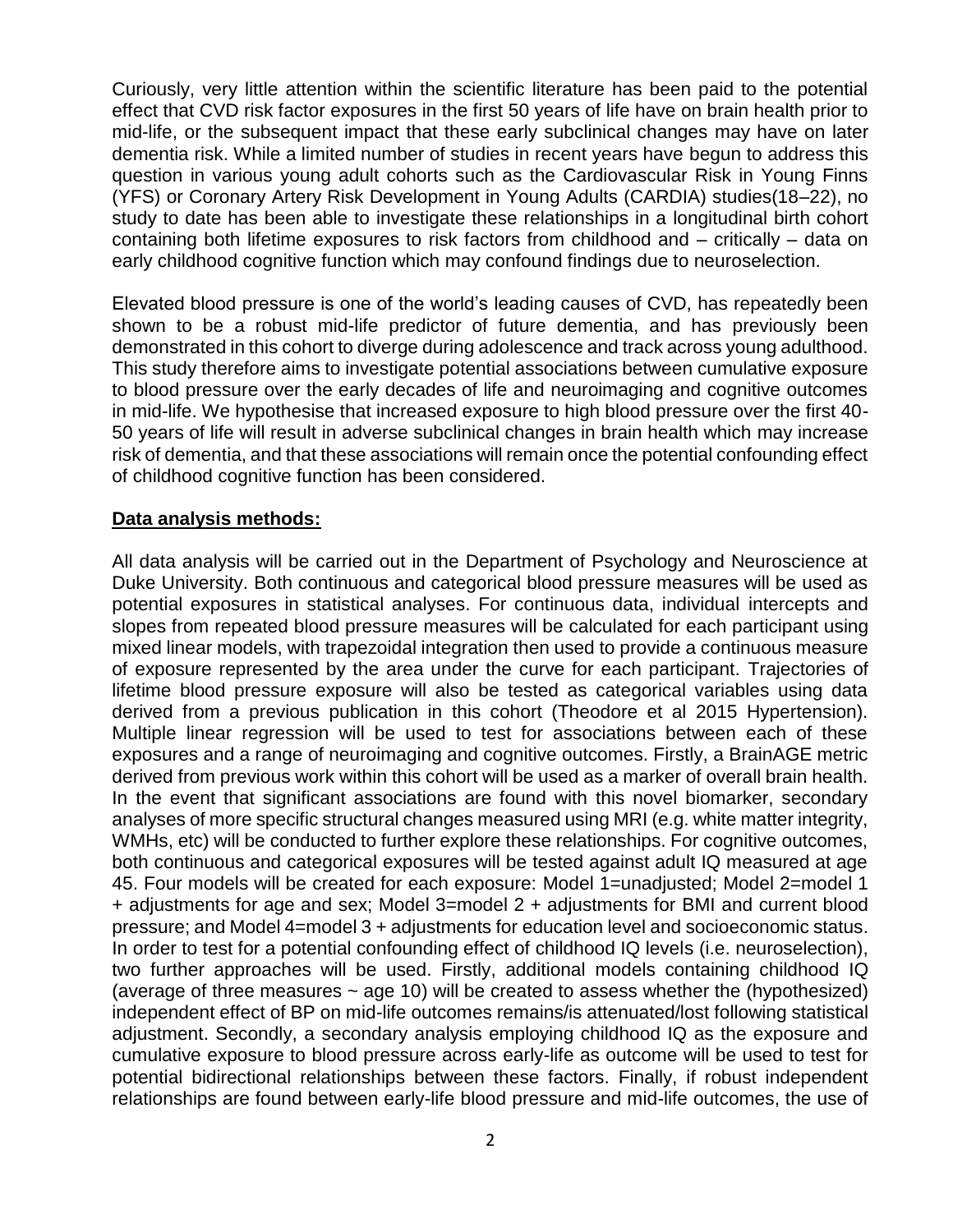genotyping data contained within the cohort may allow the creation of polygenic risk scores for blood pressure which may provide causal inferences to be drawn from our observational findings.

#### **Variables needed at which ages:**

## **Exposures:**

Blood pressure measures at ages 7, 11, 18, 26, 32, 38, and 45. Blood pressure trajectories derived as part of Theodore et al 2015 Hypertension paper (DOI: 10.1161/HYPERTENSIONAHA.115.05831) Blood pressure PRS constructed according to Vaura et al 2021 Hypertension paper (doi.org/10.1161/HYPERTENSIONAHA.120.16471).

## **Outcomes:**

*Neuroimaging (all at age 45) –*

BrainAGE Average cortical thickness, surface area, and fractional anisotropy Parcel-wise cortical thickness and surface area Tract-wise white matter integrity assessed via fractional anisotropy White matter hyperintensity volumes Subcortical grey matter volumes Total cortical volume

*Cognitive (age 45) –*

Wechsler Adult Intelligence Scale - IV

# **Covariates:**

Wechsler Intelligence Scale for Children Revised at ages 7, 9, and 11 Age, sex, BMI, blood pressure, lipids (LDL, HDL), inflammation (hsCRP), glucose at age 45 Highest education level Socioeconomic status Weight at birth

# **Significance of the Study (for theory, research methods or clinical practice):**

This study proposal addresses a fundamental gap in our understanding of whether one of the major lifetime risk factors know to increase risk of CVD may also associate with the presence of subclinical brain and cognitive changes in mid-life which are believed to underlie dementia. These findings may ultimately help to shift health policies for brain health to be similar to that of heart health, in which a lifetime approach to healthy lifestyle choices is promoted as the most effective way of extending healthy years lived.

# **References cited:**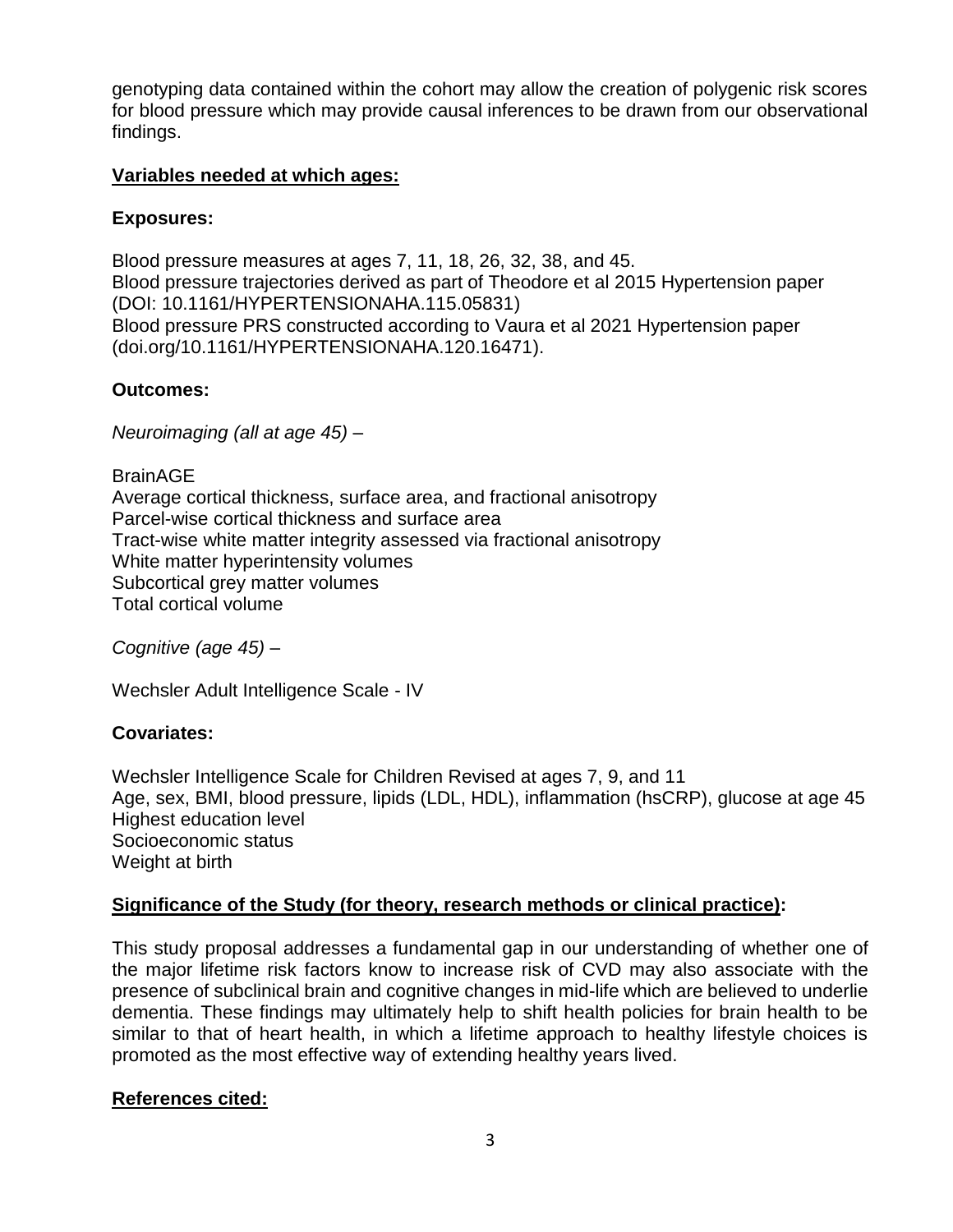- 1. Livingston G, Huntley J, Sommerlad A, Ames D, Ballard C, Banerjee S, et al. Dementia prevention, intervention, and care: 2020 report of the Lancet Commission. Vol. 396, The Lancet. 2020. p. 413–46.
- 2. Mehta D, Jackson R, Paul G, Shi J, Sabbagh M. Why do trials for Alzheimer's disease drugs keep failing? A discontinued drug perspective for 2010-2015. Expert Opin Investig Drugs. 2017;26(6):735–9.
- 3. Lloyd-Jones DM, Leip EP, Larson MG, D'agostino RB, Beiser A, Wilson PWF, et al. Prediction of Lifetime Risk for Cardiovascular Disease by Risk Factor Burden at 50 Years. Circulation. 2006;113(6):791–8.
- 4. Berry JD, Dyer A, Cai X, Garside DB, Ning H, Thomas A, et al. Lifetime Risks of Cardiovascular Disease. N Engl J Med. 2012 Jan 26;366(4):321–9.
- 5. Chiesa ST, Charakida M, McLoughlin E, Nguyen HC, Georgiopoulos G, Motran L, et al. Elevated high-density lipoprotein in adolescents with Type 1 diabetes is associated with endothelial dysfunction in the presence of systemic inflammation. Eur Heart J. 2019;40(43):3559–66.
- 6. Wade KH, Chiesa ST, Hughes AD, Chaturvedi N, Charakida M, Rapala A, et al. Assessing the Causal Role of Body Mass Index on Cardiovascular Health in Young Adults: Mendelian Randomization and Recall-by-Genotype Analyses. Circulation. 2018;138.
- 7. Donald AE, Charakida M, Falaschetti E, Lawlor DA, Halcox JP, Golding J, et al. Determinants of vascular phenotype in a large childhood population: the Avon Longitudinal Study of Parents and Children (ALSPAC). Eur Heart J. 2010;31(12):1502– 10.
- 8. Charakida M, Jones A, Falaschetti E, Khan T, Finer N, Sattar N, et al. Childhood obesity and vascular phenotypes: A population study. J Am Coll Cardiol. 2012;60(25):2643–50.
- 9. Falaschetti E, Hingorani AD, Jones A, Charakida M, Finer N, Whincup P, et al. Adiposity and cardiovascular risk factors in a large contemporary population of prepubertal children. Eur Heart J. 2010;31(24):3063–72.
- 10. Sletner L, Mahon P, Crozier SR, Inskip HM, Godfrey KM, Chiesa S, et al. Childhood Fat and Lean Mass: Differing Relations to Vascular Structure and Function at Age 8 to 9 Years. Arterioscler Thromb Vasc Biol. 2018 Oct;38(10):2528–37.
- 11. Sletner L, Crozier SR, Inskip HM, Godfrey KM, Mahon P, Chiesa ST, et al. Childhood vascular phenotypes have differing associations with prenatal and postnatal growth. J Hypertens. 2021;
- 12. Dangardt F, Charakida M, Georgiopoulos G, Chiesa ST, Rapala A, Wade KH, et al. Association between fat mass through adolescence and arterial stiffness: a populationbased study from The Avon Longitudinal Study of Parents and Children. Lancet Child Adolesc Heal. 2019 Jul 1;3(7):474–81.
- 13. Chiesa ST, Marcovecchio ML, Benitez-Aguirre P, Cameron FJ, Craig ME, Couper JJ, et al. Vascular Effects of ACE (Angiotensin-Converting Enzyme) Inhibitors and Statins in Adolescents with Type 1 Diabetes. Hypertension. 2020;76(6):1734–43.
- 14. Marcovecchio ML, Chiesa ST, Armitage J, Daneman D, Donaghue KC, Jones TW, et al. Renal and Cardiovascular Risk According to Tertiles of Urinary Albumin-to-Creatinine Ratio: The Adolescent Type 1 Diabetes Cardio-Renal Intervention Trial (AdDIT). Diabetes Care. 2018;41(9):1963–9.
- 15. Chiesa ST, Charakida M, Georgiopoulos G, Dangardt F, Wade KH, Rapala A, et al.